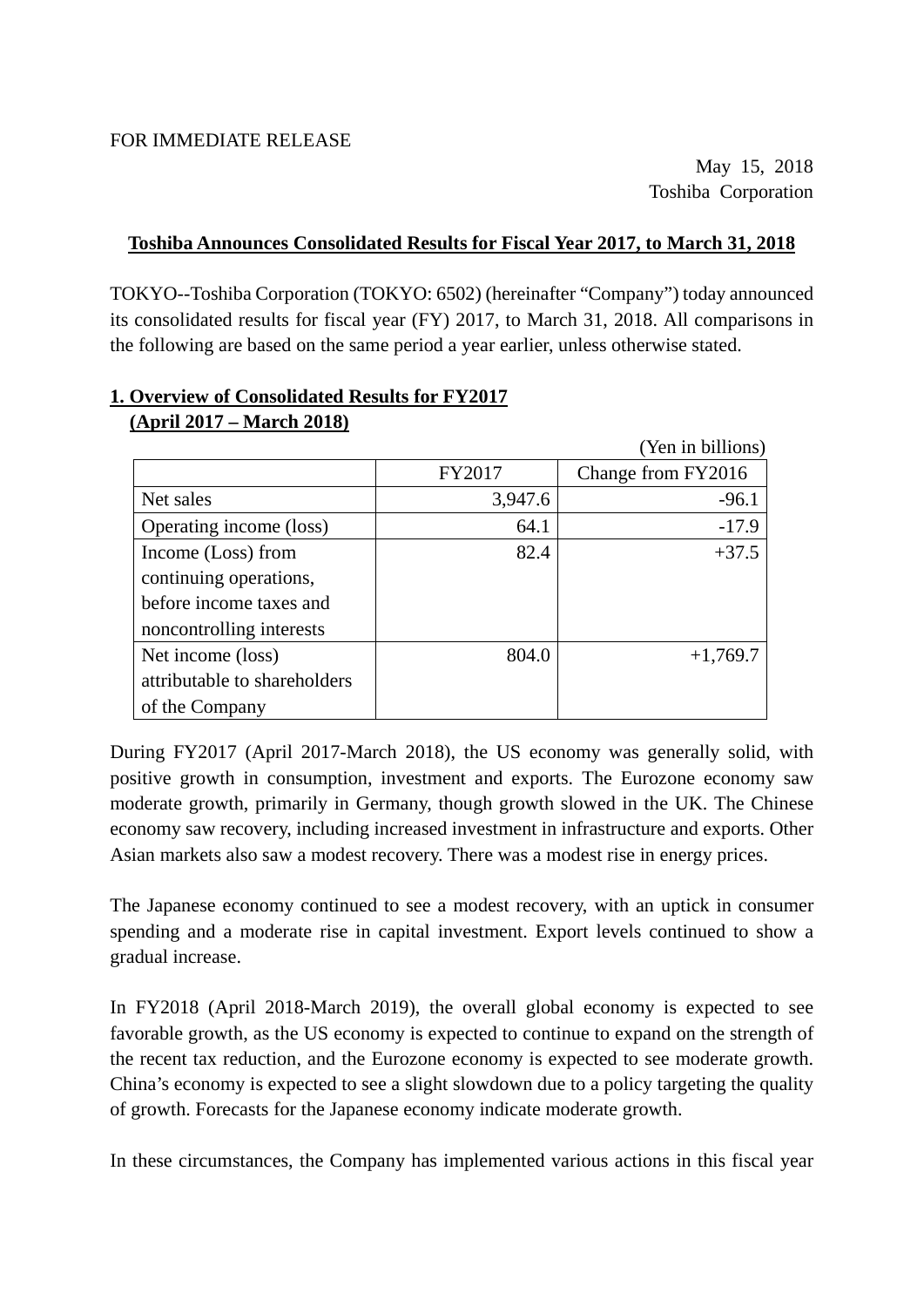toward mitigating the financial crisis, and to strengthen the base for transforming the Company. Toward enhancing its financial soundness, the Company has entered into a transaction for the Memory business, issued shares through third-party allotments that raised approximately 600.0 billion yen, and settled in full its company guarantee obligations for Westinghouse Electric Company ("Westinghouse") in respect of the extraordinary loss generated by Westinghouse for nuclear-power-plant-project related costs, and also closed the sale of Westinghouse-related claims to third parties. In reevaluating its portfolio, the Company liquidated its holding in Landis+Gyr and deconsolidated it through an IPO, disposed of the Visual Products business, and implemented other measures to improve profitability and increase asset efficiency. The results of the Memory business have been reclassified as a discontinued operation in the Company's consolidated statements of operations from the third quarter of FY2017, in accordance with U.S. generally accepted accounting principles.

Taking into account the aforementioned items, Toshiba Group's net sales decreased by 96.1 billion yen to 3,947.6 billion yen (US\$37,241.5 million). Although the Company recorded higher sales in Storage & Devices Solutions, Energy Systems & Solutions saw lower sales due to the deconsolidation of Landis+Gyr through an IPO, and Infrastructure Systems & Solution saw lower sales.

As a result of minimizing emergency measures, including bonus reductions, the Group recorded consolidated operating income of 64.1 billion yen (US\$604.4 million), a decrease of 17.9 billion yen.

Income (loss) from continuing operations, before income taxes and noncontrolling interests, increased by 37.5 billion yen to 82.4 billion yen (US\$777.2 million), due to a profit of 66.8 billion yen from the Landis+Gyr IPO.

Income (loss) from discontinued operations, before noncontrolling interests was 696.1 billion yen (US\$6,566.7 million), due to the Memory business recording a profit rate of 40%, the surplus from the sale of Westinghouse-related claims to third parties, and the effect of a significant tax reduction, as the Westinghouse-related claims and investments in shares were recognized as a loss.

Net income (loss) attributable to shareholders of the Company increased by 1,769.7 billion yen to 804.0 billion yen (US\$7,585.0 million).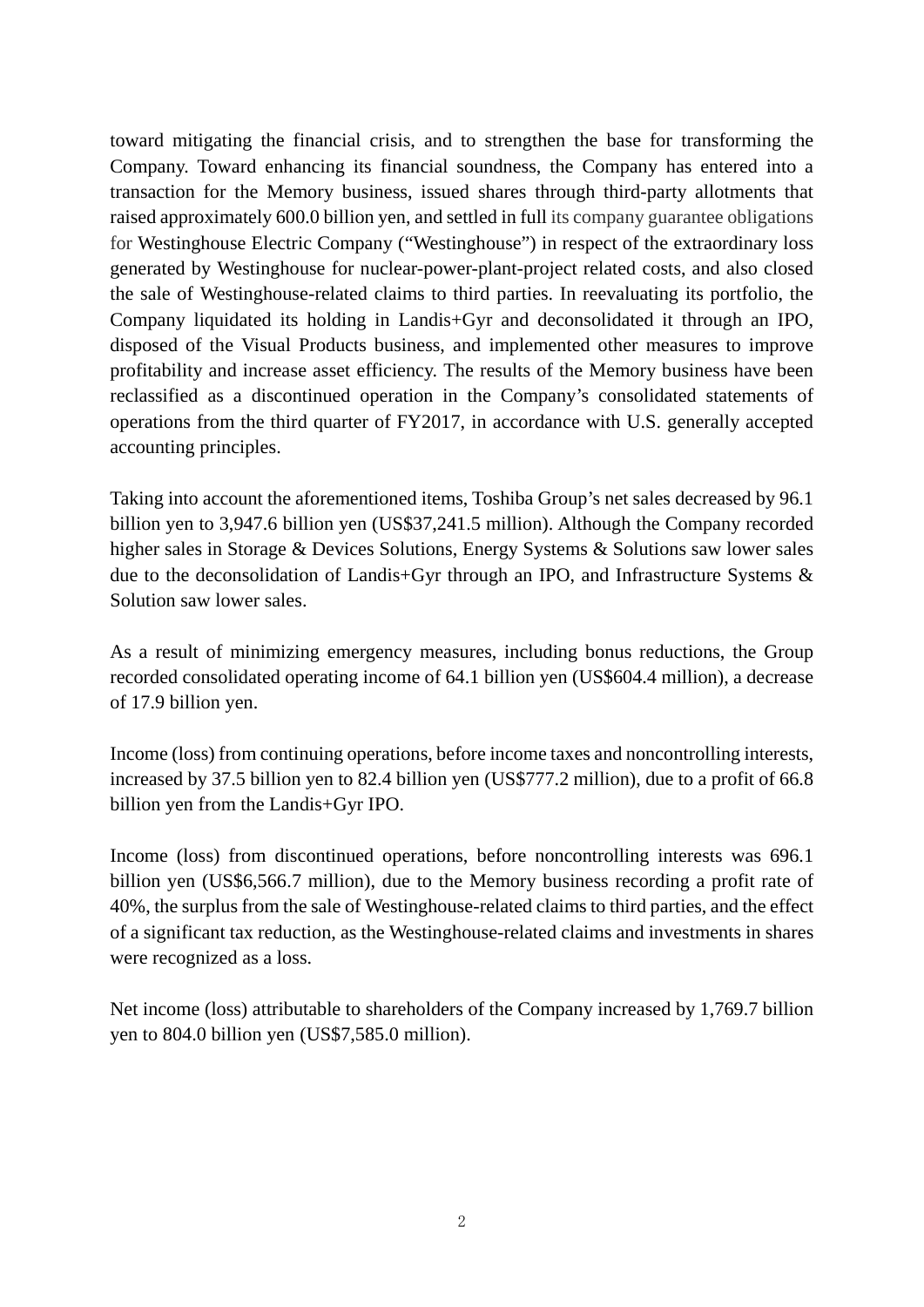| (Yen in billions)                  |          |           |           |                  |                 |  |
|------------------------------------|----------|-----------|-----------|------------------|-----------------|--|
|                                    |          | Net sales |           | Operating income |                 |  |
|                                    |          |           |           |                  | $(\text{loss})$ |  |
|                                    |          |           | $Change*$ |                  | $Change*$       |  |
| Energy Systems & Solutions         | 844.7    | $-130.2$  | $-13%$    | $-14.8$          | $+26.9$         |  |
| Infrastructure Systems & Solutions | 1,246.8  | $-15.6$   | $-1\%$    | 48.0             | $-10.4$         |  |
| Retail & Printing Solutions        | 522.8    | $+15.1$   | $+3%$     | 27.0             | $+10.7$         |  |
| Storage & Electronic Devices       | 879.6    | $+42.5$   | $+5%$     | 47.3             | $-10.3$         |  |
| Solutions                          |          |           |           |                  |                 |  |
| <b>Industrial ICT Solutions</b>    | 258.9    | $+19.3$   | $+8%$     | 1.3              | $-5.8$          |  |
| <b>Others</b>                      | 525.6    | $-10.0$   | $-2\%$    | $-48.6$          | $-31.5$         |  |
| Eliminations                       | $-330.8$ | $-17.2$   |           | 3.9              | $+2.5$          |  |
| Total                              | 3,947.6  | $-96.1$   | $-2\%$    | 64.1             | $-17.9$         |  |

#### **Consolidated Results for FY2017, by Segment**

(\*Change from the year-earlier period)

#### **Energy Systems & Solutions:** Lower Sales and Improved Operating Income (Loss)

The Energy Systems & Solutions segment saw lower sales. Although Thermal & Hydro Power Systems recorded higher sales, Nuclear Power Systems, Transmission & Distribution Systems recorded lower sales, and Landis+Gyr was deconsolidated.

The segment as a whole saw improved operating income (loss). Although Thermal & Hydro Power Systems, Transmission & Distribution Systems all saw deteriorated operating income (loss), and Landis+Gyr was deconsolidated through an IPO, Nuclear Power Systems recorded an increase.

#### **Infrastructure Systems & Solutions:** Lower Sales and Lower Operating Income

The Infrastructure Systems & Solutions segment saw lower sales as Public Infrastructure and Building and Facilities saw decreased sales, although Industrial Systems recorded higher sales.

The segment as a whole saw lower operating income. Industrial Systems saw an increase in operating income, however, Public Infrastructure and Building and Facilities saw lower operating income.

#### **Retail & Printing Solutions:** Higher Sales and Higher Operating Income

The Retail & Printing Solutions segment saw higher sales, as both businesses recorded stable performances.

The segment as a whole saw a significant increase in operating income, as both the Retail business and the Printing business saw increases in operating income.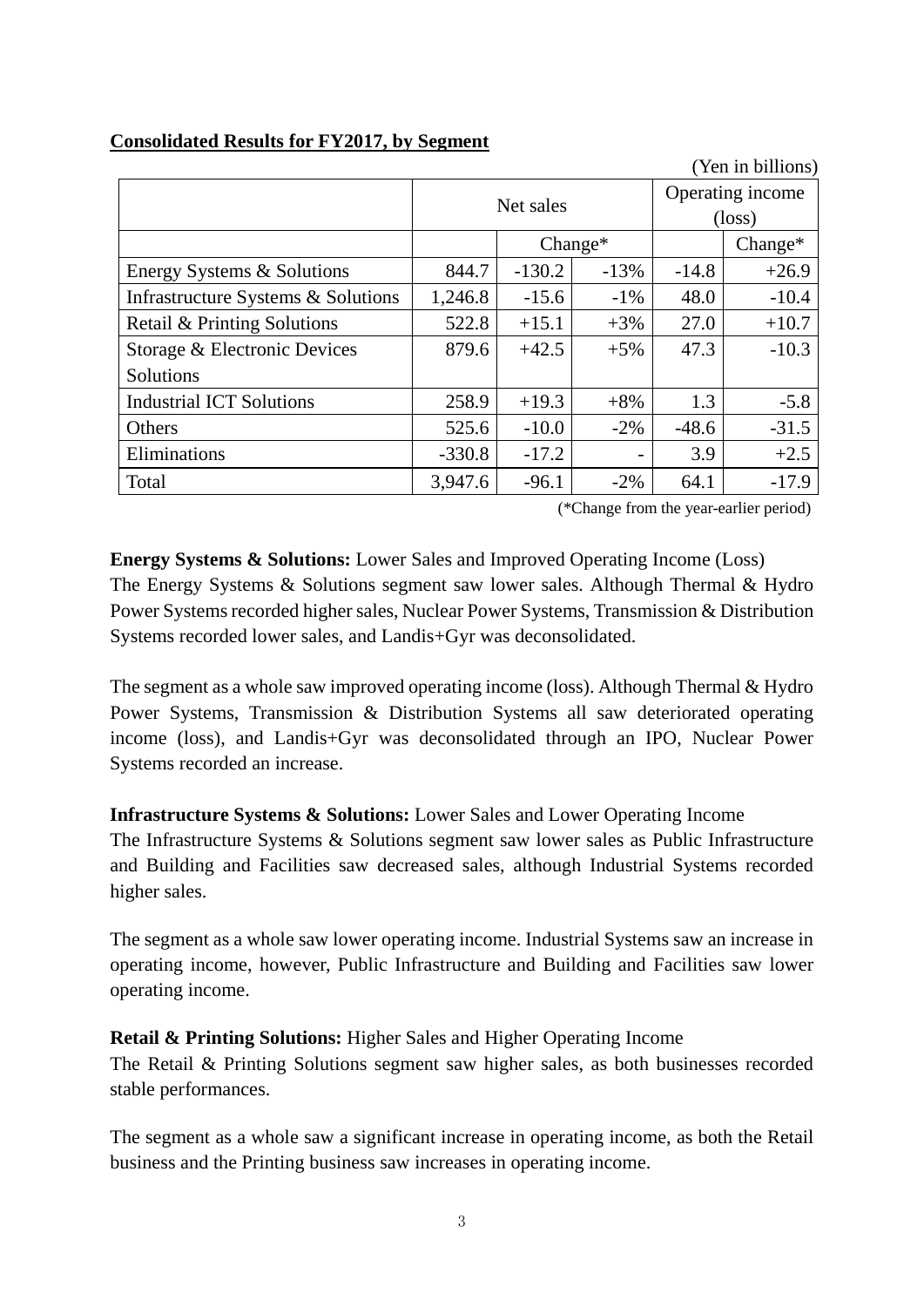**Storage & Electronic Devices Solutions:** Higher Sales and Lower Operating Income The Storage & Electronic Devices Solutions segment saw higher sales. Although HDDs saw decreased sales, Devices & Others saw increased sales.

The segment as a whole saw lower operating income, as HDD and Devices & Others both saw lower operating income.

#### **Industrial ICT Solutions:** Higher Sales and Lower Operating Income

The Industrial ICT Solutions segment saw increased sales, on positive results in the license business for the government sector, systems for manufacturing, and the IoT/ AI business.

The segment as a whole saw lower operating income, due to the impact from some domestic information system projects, and the implementation of structural reform in the unified communications systems business.

**Others:** Lower Sales and Deteriorated Operating Income (Loss)

#### **Notes:**

Toshiba Group's Consolidated Financial Statements are based on U.S. generally accepted accounting principles ("GAAP").

Operating income (loss) is derived by deducting the cost of sales and selling, general and administrative expenses from net sales. This result is regularly reviewed to support decision-making in allocations of resources and to assess performance. Certain operating expenses, such as litigation settlement and other costs, are not included in it.

The Healthcare Systems & Services segment, Home Appliances business, Westinghouse Group  $(*)$  and Memory business are classified as discontinued operations in accordance with Accounting Standards Codification 205-20, "Presentation of Financial Statements – Discontinued Operations". The results of these businesses have been excluded from net sales, operating income (loss), and income (loss) from continuing operations, before income taxes and noncontrolling interests. Net income (loss) attributable to shareholders of the Company is calculated by reflecting results of these businesses to income (loss) from continuing operations, before income taxes and noncontrolling interests. In addition, these businesses are also classified as discontinued operations for the Group's consolidated balance sheets and are indicated separately. Results of the previous fiscal year have been revised to reflect these changes.

The data relating to consolidated segment information is presented in conformity with the current organizational classification.

Qualitative data herein are compared with the same period of the previous year, unless otherwise noted.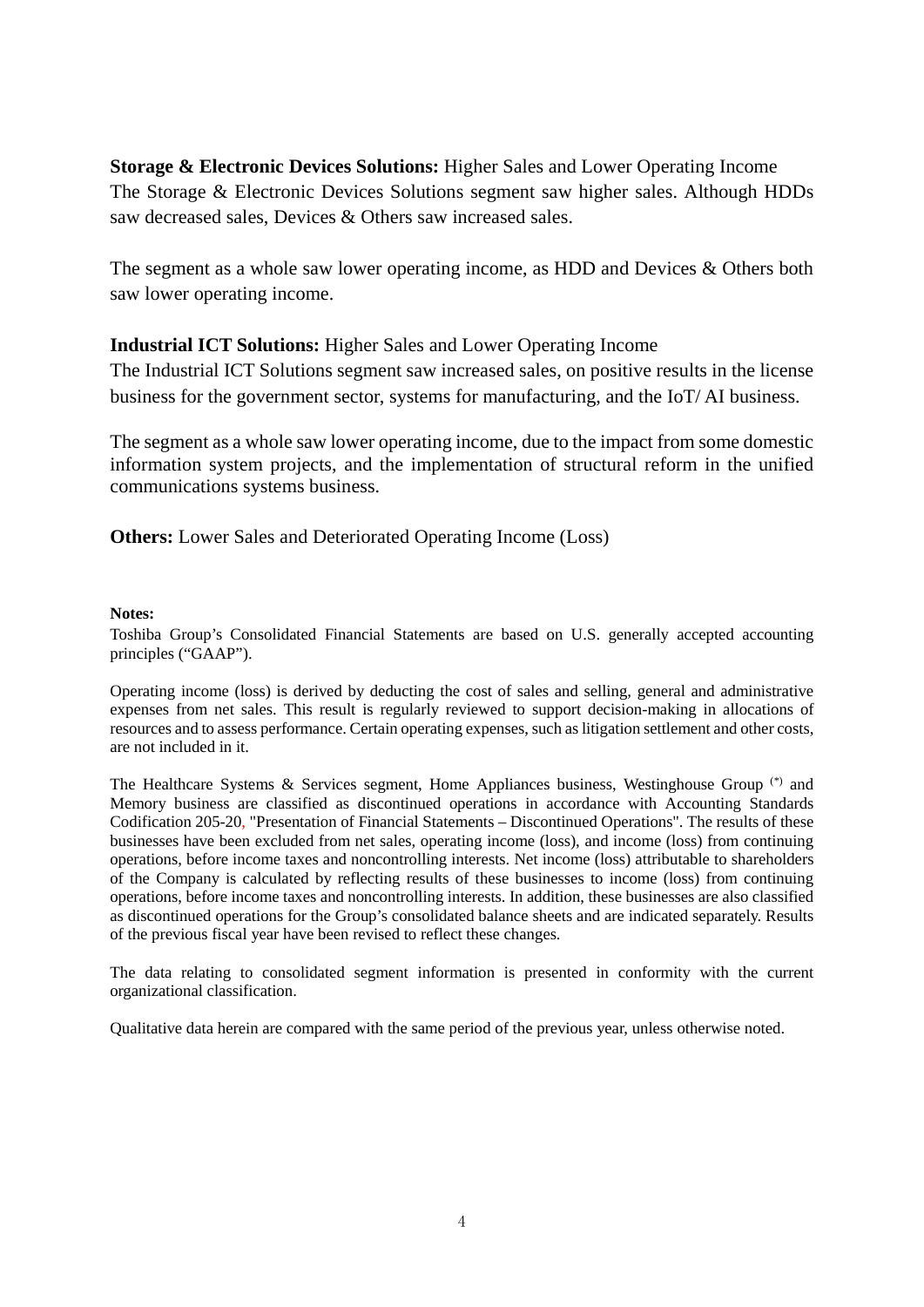#### **Performance Forecast for FY2018 and Explanation on Future Estimate Information**

 $(XZ - 1.111)$ 

|                              | ren in billions) |
|------------------------------|------------------|
|                              | <b>FY2018</b>    |
|                              | Forecast         |
| Net sales                    | 3,600.0          |
| Operating income (loss)      | 70.0             |
| Income (Loss) from           | 90.0             |
| continuing operations,       |                  |
| before income taxes and      |                  |
| noncontrolling interests     |                  |
| Net income (loss)            | 1,070.0          |
| attributable to shareholders |                  |
| of the Company               |                  |

The consolidated forecast for FY2018 is shown below.

\* The forecast reclassifies the Memory business as a discontinued operation for the first quarter, and as equity in earnings (losses) of affiliates in the second quarter onwards. This assumption is based for convenience in calculating the consolidated forecast for FY2018, but it does not indicate the timing of the closing of the Memory business transaction.

#### **2. Financial Position of FY2017**

i. Assets, Liabilities and Net Assets

- Total assets increased by 188.7 billion yen from the end of March 2017, to 4,458.2 billion yen (US\$42,058.6 million).
- The Company recorded equity attributable to shareholders of the Company of 783.1 billion yen (US\$7,388.1 million), an increase of 1,336.0 billion yen from the end of March 2017, as a result of a share issue by third-party allotments, and secured net income attributable to shareholders of the Company of 804.0 billion yen (US\$7,585.0 million).
- Total interest-bearing debt decreased by 511.6 billion yen from the end of March 2017 to 692.4 billion yen (US\$6,532.2 million).
- As a result of the foregoing, the shareholders' equity ratio at the end of March 2018 was 17.6%, a 30.6 point increase from the end of March 2017.
- Free cash flow decreased by 64.5 billion yen to -109.3 billion yen (-US\$1,031.6 million).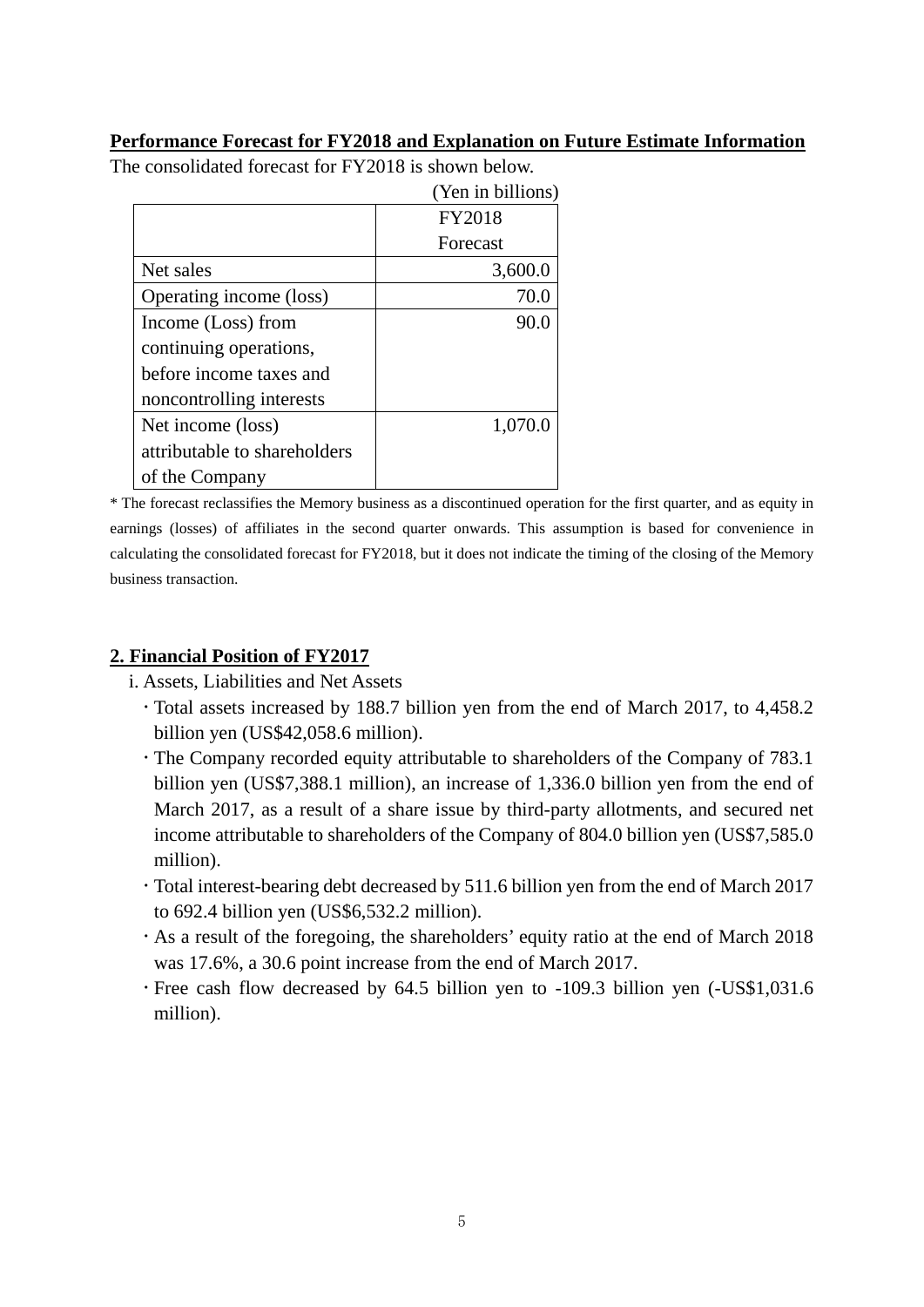#### ii. Trend in main indices

|                                     | Mar. End | Mar. End | Mar. End | Mar. End |
|-------------------------------------|----------|----------|----------|----------|
|                                     | 2015     | 2016     | 2017     | 2018     |
| Shareholders' equity ratio (%)      | 17.1     | 6.1      | $-13.0$  | 17.6     |
| Equity ratio                        | 33.7     | 17.1     | 23.9     | 45.0     |
| based on market value (%)           |          |          |          |          |
| Cash flow to                        | 4.1      |          | 9.9      | 23.4     |
| interest-bearing debt ratio         |          |          |          |          |
| (multiples)                         |          |          |          |          |
| Interest coverage ratio (multiples) | 11.7     |          | 6.3      | 1.8      |

Notes:

Shareholders' equity ratio: Shareholders' equity divided by total assets

Equity ratio based on market value: Market capitalization divided by total assets

- Market capitalization is calculated by multiplying the closing stock price at the end of the relevant period by the number of shares issued, excluding shares owned by the Company.
- Cash flow to interest-bearing debt ratio: Debt (average of the beginning and end of the term) divided by net cash provided by operating activities

Interest coverage ratio: Cash flow from operating activities divided by interest payments

#### **3. Basic dividend policy, dividend for FY2017 and outlook for FY2018**

Toshiba, while giving full consideration to such factors as the strategic investments necessary to secure medium- to long-term growth, seeks to achieve continuous increases in its actual dividend payments, in line with a payout ratio in the region of 30%, on a consolidated basis.

The Company recovered from negative shareholders' equity through a share issue by thirdparty allotments in December 2017 and other measures, for both its consolidated and nonconsolidated statements, however, as the distributable amount based on non-consolidated financial statement as of the end of March 2018 stood at -757.8 billion yen, it is not possible to pay a dividend under the terms specified in the Companies Act.

Given the situation, Toshiba has decided, with regret, not to pay a full-year dividend for FY2017.

Moving forward, Toshiba will continue to work to close the Memory business transaction as soon as possible. The Company will work toward early finalization of "Toshiba Next Plan", the overall business plan that aims to transform Toshiba and its business in the four areas of Social Infrastructure, Energy, Electronic Devices and Digital Solutions. The Company will consider appropriate allocations of resources in areas such as investment in growth, structural reform, building a solid financial base, securing strong credit ratings, and,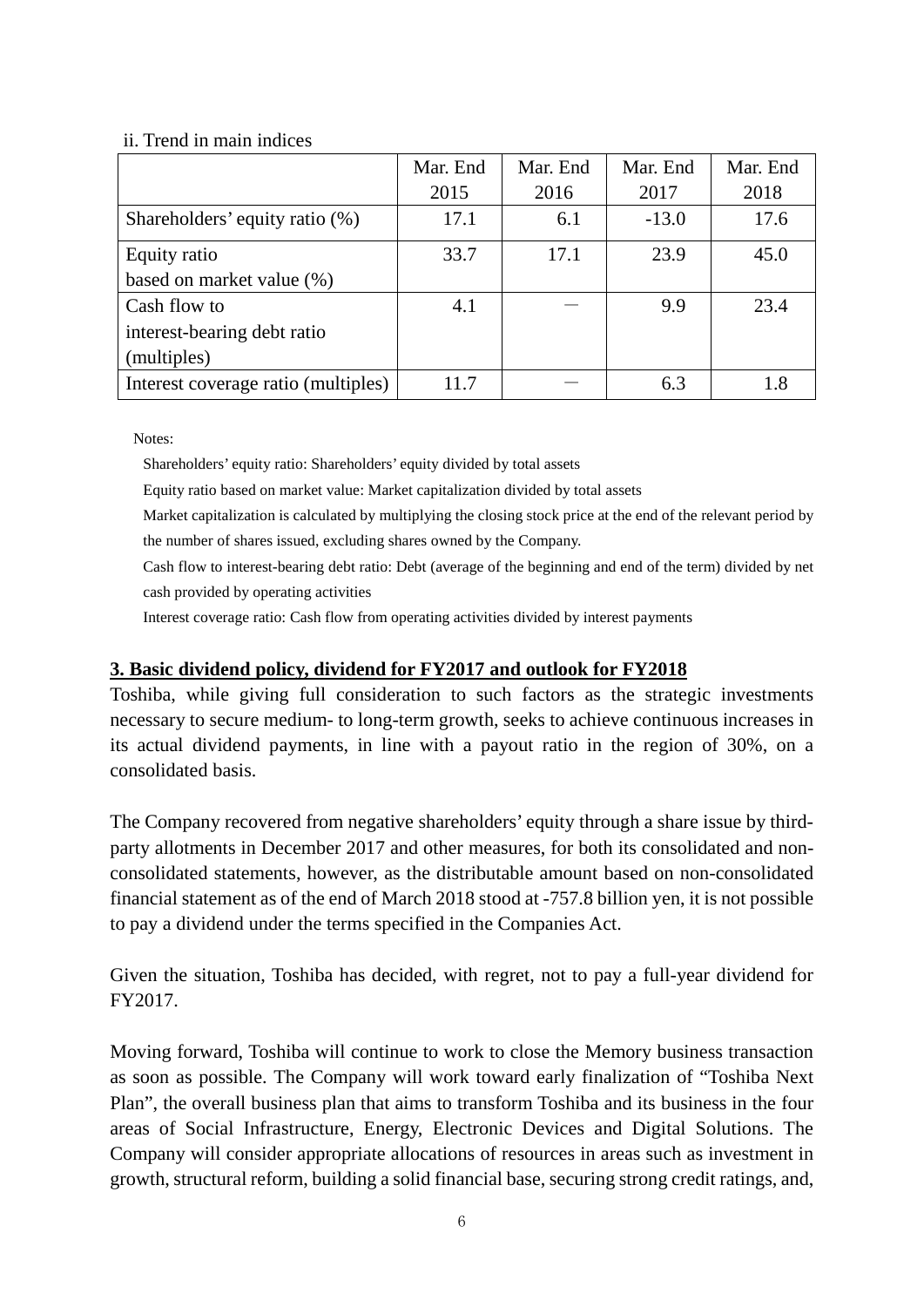after closing the Memory business transaction, returns to shareholders, including share buybacks.

The Company will announce the dividend for FY2018 as soon as it is determined.

#### **Basic Policy for the Selection of an Accounting Standard**

Toshiba Group began preparing consolidated financial statements based on US GAAP before the consolidated financial statement system was introduced into Japan, and has continued to use US GAAP for its financial statements. Toshiba Group plans to voluntarily implement International Financial Reporting Standards (IFRS) for the purpose of strengthening financial governance; however, the timing of this implementation is under consideration.

#### **Disclaimer:**

This report of business results contains forward-looking statements concerning future plans, strategies and performance of Toshiba Group. These statements are based on management's assumptions and beliefs in light of the economic, financial and other data currently available. Since Toshiba Group is promoting business under various market environments in many countries and regions, they are subject to a number of their risks and uncertainties. Toshiba therefore wishes to caution readers that actual results might differ materially from expectations. Major risk factors that may have a material influence on results are indicated below, though this list is not necessarily exhaustive.

- Major disasters, including earthquakes and typhoons;
- Disputes, including lawsuits, in Japan and other countries;
- Success or failure of alliances or joint ventures promoted in collaboration with other companies;
- Success or failure of new businesses or R&D investment;
- Changes in political and economic conditions in Japan and abroad; unexpected regulatory changes;
- Rapid changes in the supply and demand situation in major markets and intensified price competition;
- Significant capital expenditure for production facilities and rapid changes in the market;
- Changes in financial markets, including fluctuations in interest rates and exchange rates.

#### Note:

For convenience only, all dollar figures used in reporting fiscal year 2017 results are valued at 106 yen to the dollar.

# # #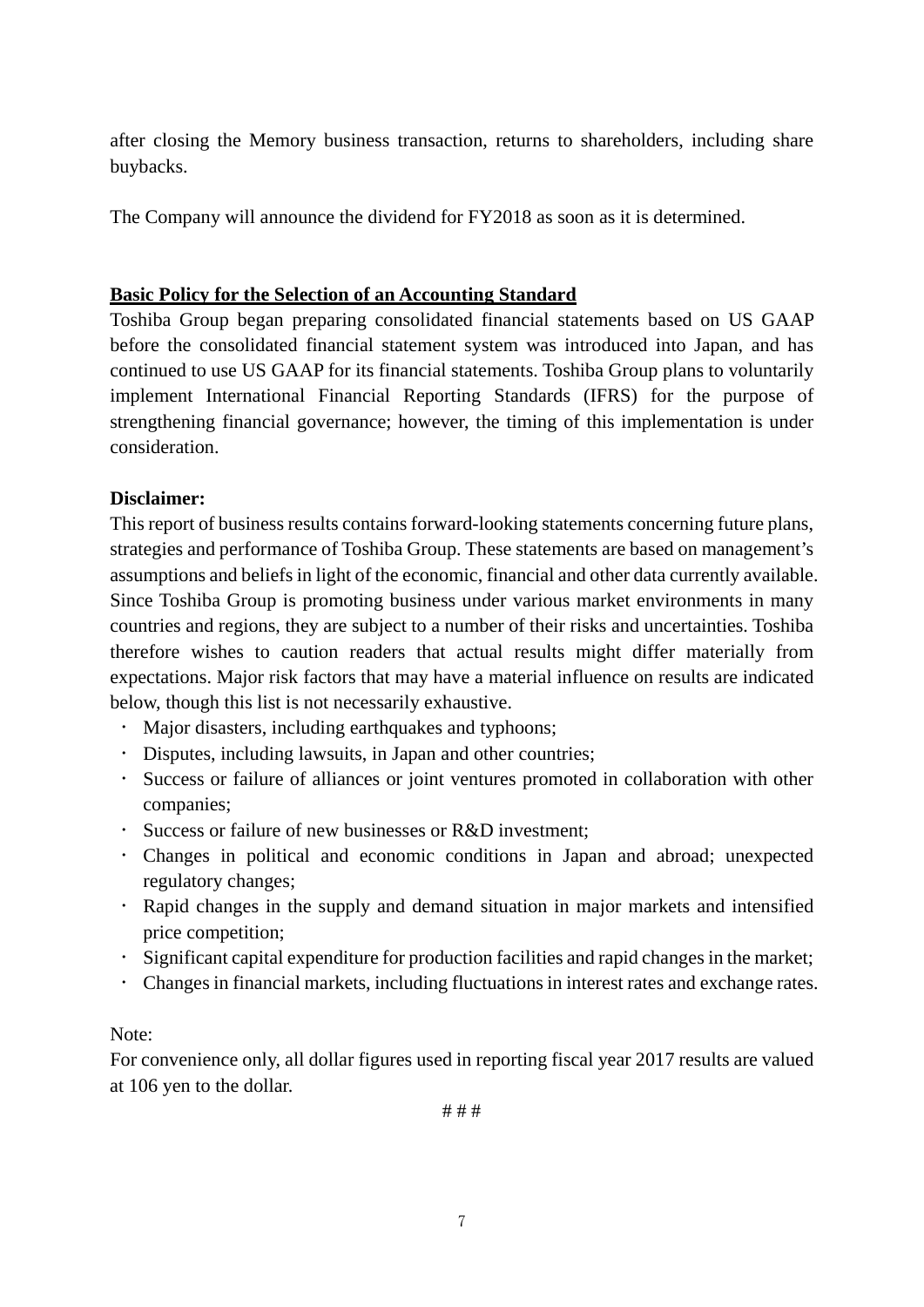## Toshiba Group

# **Consolidated Financial Statements**

For Fiscal Year 2017 (April 1, 2017 to March 31, 2018)

## **Outline**

| (\#\ in billions, US\$ in millions, except for earnings per share)                        |                             |                       |                  |         |            |
|-------------------------------------------------------------------------------------------|-----------------------------|-----------------------|------------------|---------|------------|
|                                                                                           | <b>Years ended March 31</b> |                       |                  |         |            |
|                                                                                           | 2018(A)                     | 2017(B)               | $(A)-(B)$        | (A)/(B) | 2018       |
| Net sales                                                                                 | ¥3,947.6                    | ¥4,043.7              | $\frac{4}{96.1}$ | 98%     | \$37,241.5 |
| Operating income                                                                          | 64.1                        | 82.0                  | (17.9)           | 78%     | 604.4      |
| Income from continuing operations,<br>before income taxes and<br>noncontrolling interests | 82.4                        | 44.9                  | 37.5             | 183%    | 777.2      |
| Net income (loss) attributable to<br>shareholders of the Company                          | 804.0                       | (965.7)               | 1,769.7          |         | 7,585.0    |
| Basic earnings (losses) per share<br>attributable to shareholders of<br>the Company       | ¥162.89                     | $\frac{1}{2}(228.08)$ | ¥390.97          |         | \$1.54     |

Notes:

1) Consolidated Financial Statements are based on generally accepted accounting principles in the U.S.

2) The U.S. dollar is valued at  $\yen$  106 throughout this statement for convenience only.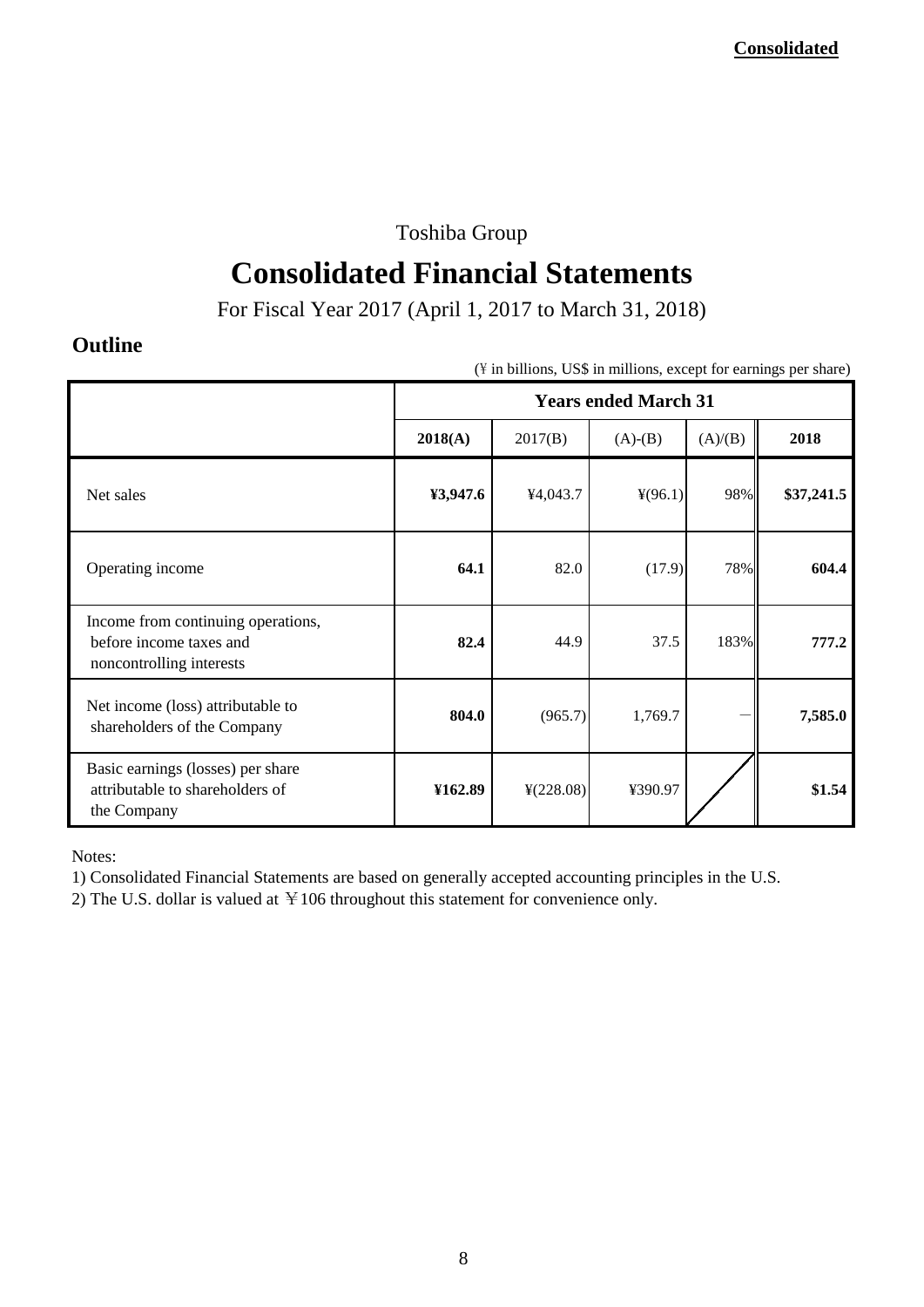## **Comparative Consolidated Balance Sheets**

 $(\frac{y}{x})$  in millions, US\$ in thousands)

|                                                                                                                                 |                      | <b>Years ended March 31</b> |                     |                         |
|---------------------------------------------------------------------------------------------------------------------------------|----------------------|-----------------------------|---------------------|-------------------------|
|                                                                                                                                 | 2018(A)              | 2017(B)                     | $(A)-(B)$           | 2018                    |
| <b>Assets</b>                                                                                                                   |                      |                             |                     |                         |
| Current assets                                                                                                                  | ¥3,579,096           | ¥2,736,293                  | ¥842,803            | \$33,765,057            |
| Cash and cash equivalents                                                                                                       | 500,820              | 521,097                     | (20, 277)           | 4,724,717               |
| Notes and accounts receivable, trade                                                                                            | 968,146              | 994,894                     | (26,748)            | 9,133,453               |
| Inventories                                                                                                                     | 469,767              | 500,686                     | (30, 919)           | 4,431,764               |
| Prepaid expenses and other current assets                                                                                       | 343,882              | 249,798                     | 94,084              | 3,244,170               |
| Assets of discontinued operations - current                                                                                     | 1,296,481            | 469,818                     | 826,663             | 12,230,953              |
| Long-term receivables                                                                                                           | 7,862                | 15,272                      | (7, 410)            | 74,170                  |
| Investments                                                                                                                     | 237,978              | 210,562                     | 27,416              | 2,245,075               |
| Property, plant and equipment                                                                                                   | 365,635              | 403,733                     | (38,098)            | 3,449,387               |
| Other assets                                                                                                                    | 267,640              | 450,572                     | (182, 932)          | 2,524,905               |
| Assets of discontinued operations - non current                                                                                 |                      | 453,081                     | (453, 081)          |                         |
| Total assets                                                                                                                    | ¥4,458,211           | ¥4,269,513                  | ¥188,698            | \$42,058,594            |
| <b>Liabilities and equity</b>                                                                                                   |                      |                             |                     |                         |
| <b>Current liabilities</b>                                                                                                      | ¥2,430,940           | ¥2,718,403                  | ¥(287,463)          | \$22,933,396            |
| Short-term borrowings<br>and current portion of long-term debt                                                                  | 301,558              | 685,801                     | (384, 243)          | 2,844,887               |
| Notes and accounts payable, trade                                                                                               | 684,687              | 673,679                     | 11,008              | 6,459,311               |
| Other current liabilities                                                                                                       | 1,095,087            | 1,088,962                   | 6,125               | 10,331,009              |
| Liabilities of discontinued operations - current                                                                                | 349,608              | 269,961                     | 79,647              | 3,298,189               |
| Accrued pension and severance costs                                                                                             | 443,092              | 481,833                     | (38, 741)           | 4,180,113               |
| Long-term debt and other liabilities                                                                                            | 573,445              | 1,278,658                   | (705, 213)          | 5,409,859               |
| Liabilities of discontinued operations - non current                                                                            |                      | 66,323                      | (66, 323)           |                         |
| Equity                                                                                                                          | 1,010,734            | (275, 704)                  | 1,286,438           | 9,535,226               |
| Equity attributable to shareholders of the Company                                                                              | 783,135              | (552, 947)                  | 1,336,082           | 7,388,066               |
| Common stock                                                                                                                    | 499,999              | 200,000                     | 299,999             | 4,716,972               |
| Additional paid-in capital                                                                                                      | 357,153              | 140,144                     | 217,009             | 3,369,368               |
| Retained earnings                                                                                                               | 223,615              | (580, 396)                  | 804,011             | 2,109,575               |
| Accumulated other comprehensive loss                                                                                            | (295, 572)           | (310,750)                   | 15,178              | (2,788,415)             |
| Treasury stock                                                                                                                  | (2,060)              | (1, 945)                    | (115)               | (19, 434)               |
| Equity attributable to noncontrolling interests                                                                                 | 227,599              | 277,243                     | (49, 644)           | 2,147,160               |
| Total liabilities and equity                                                                                                    | ¥4,458,211           | ¥4,269,513                  | ¥188,698            | \$42,058,594            |
| Breakdown of accumulated other comprehensive loss<br>Unrealized gains on securities<br>Foreign currency translation adjustments | ¥37,147<br>(82, 514) | ¥24,537<br>(55, 468)        | ¥12,610<br>(27,046) | \$350,443<br>(778, 433) |
| Pension liability adjustments                                                                                                   | (248, 874)           | (277,002)                   | 28,128              | (2,347,868)             |
| Unrealized losses on derivative instruments                                                                                     | (1,331)              | (2,817)                     | 1,486               | (12, 557)               |
| Total interest-bearing debt                                                                                                     | ¥692,418             | ¥1,203,972                  | $\frac{4}{511,554}$ | \$6,532,245             |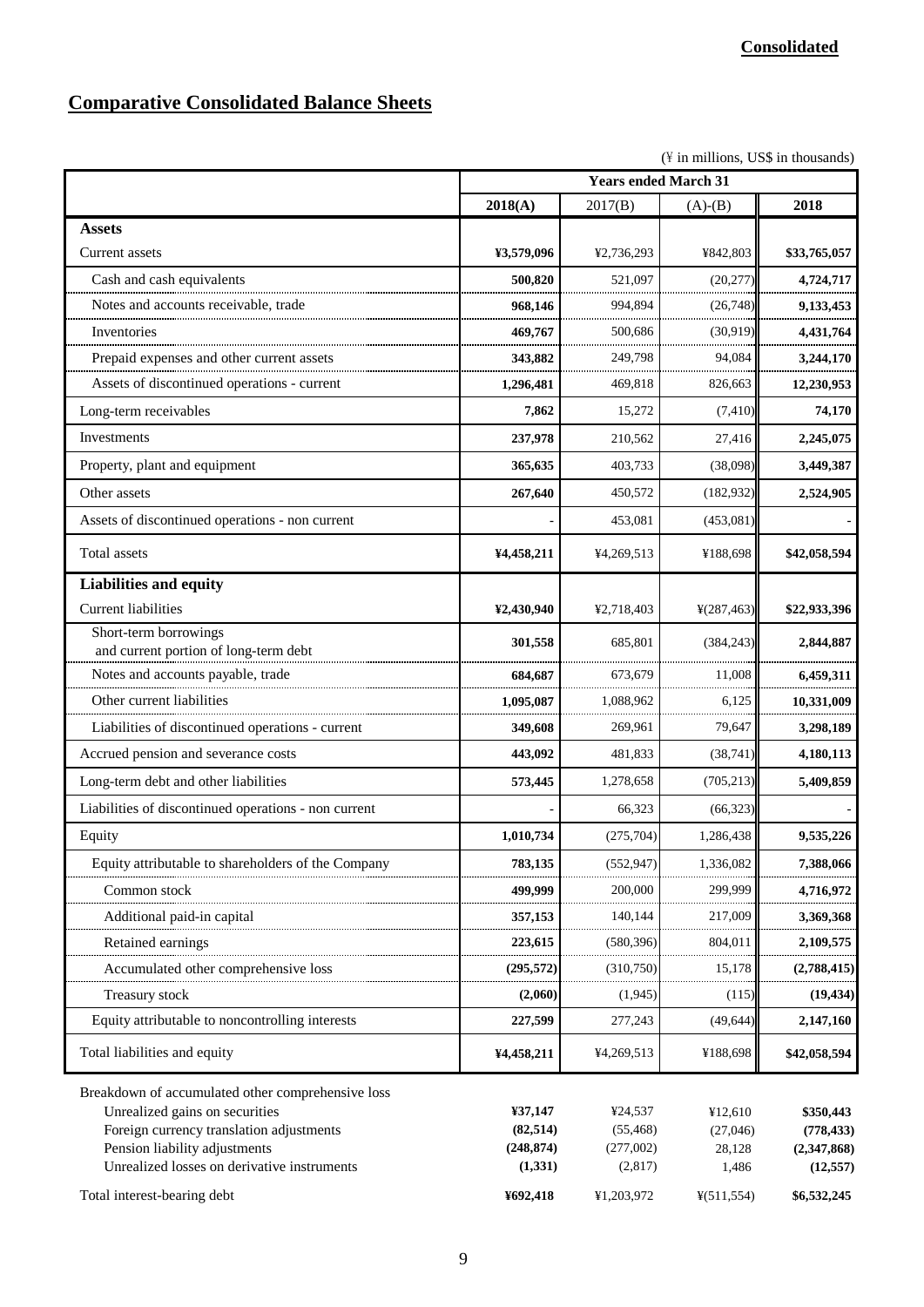#### **Consolidated**

## **Comparative Consolidated Statements of Operations**

## **Fiscal Year ended March 31** (\\ in millions, US\$ in thousands)

|                                                                                        |            |             | <b>Years ended March 31</b>                 |                          |              |
|----------------------------------------------------------------------------------------|------------|-------------|---------------------------------------------|--------------------------|--------------|
|                                                                                        | 2018(A)    | 2017(B)     | $(A)-(B)$                                   | (A)/(B)                  | 2018         |
| Sales and other income                                                                 |            |             |                                             |                          |              |
| Net sales                                                                              | ¥3,947,596 | ¥4,043,736  | 4(96,140)                                   | 98%                      | \$37,241,472 |
| Interest                                                                               | 6,853      | 6,191       | 662                                         | 111%                     | 64,651       |
| Dividends                                                                              | 946        | 824         | 122                                         | 115%                     | 8,925        |
| Other income                                                                           | 194,849    | 74,680      | 120,169                                     | 261%                     | 1,838,198    |
| <b>Costs and expenses</b>                                                              |            |             |                                             |                          |              |
| Cost of sales                                                                          | 2,986,840  | 3,032,110   | (45,270)                                    | 99%                      | 28,177,736   |
| Selling, general and administrative                                                    | 896,686    | 929,611     | (32, 925)                                   | 96%                      | 8,459,302    |
| Interest                                                                               | 29,364     | 18,539      | 10,825                                      | 158%                     | 277,019      |
| Other expense                                                                          | 154,976    | 100,226     | 54,750                                      | 155%                     | 1,462,038    |
| Income from continuing operations, before<br>income taxes and noncontrolling interests | 82,378     | 44,945      | 37,433                                      | 183%                     | 777,151      |
| <b>Income taxes</b>                                                                    | (61, 938)  | 57,966      | (119,904)                                   |                          | (584, 321)   |
| Income (Loss) from continuing operations,<br>before noncontrolling interests           | 144,316    | (13,021)    | 157,337                                     |                          | 1,361,472    |
| Income (Loss) from discontinued operations,<br>before noncontrolling interests         | 696,068    | (1,147,180) | 1,843,248                                   |                          | 6,566,679    |
| Net income (loss) before noncontrolling interests                                      | 840,384    | (1,160,201) | 2,000,585                                   | $\overline{\phantom{0}}$ | 7,928,151    |
| Less:Net income (loss) attributable to<br>noncontrolling interests                     | 36,373     | (194, 538)  | 230,911                                     |                          | 343,142      |
| Net income (loss) attributable to<br>shareholders of the Company                       | ¥804,011   |             | $\frac{1}{2}(965,663)$ \[\epsilon 1,769,674 |                          | \$7,585,009  |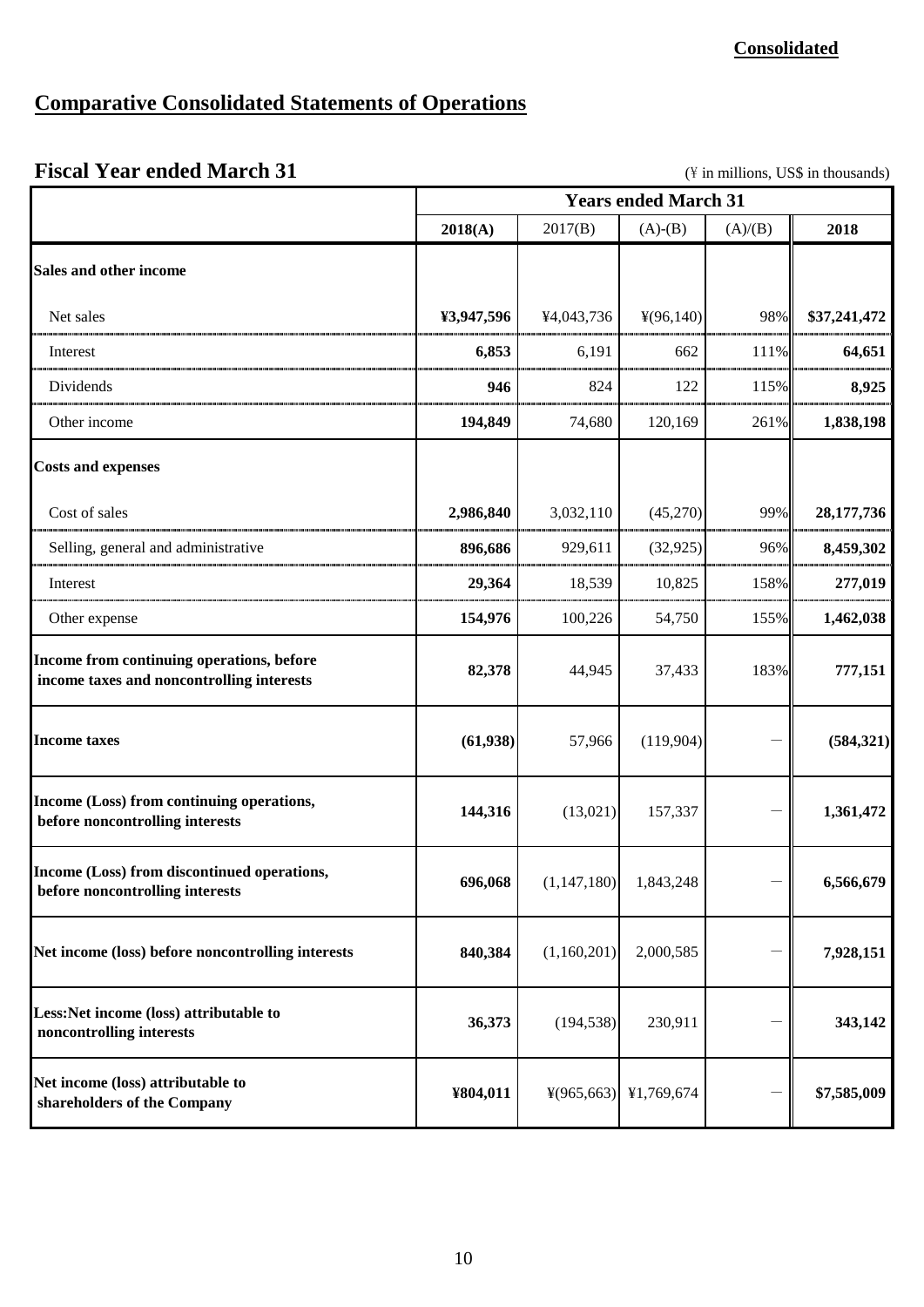#### **Consolidated**

## **Comparative Consolidated Statements of Comprehensive Income**

# Fiscal Year ended March 31 (\frac{Y}{in millions, US\$ in thousands) **2018(A)** 2017(B) (A)-(B) (A)/(B) **2018 Years ended March 31**

| Net income (loss) before noncontrolling interests                             | ¥840,384 | $\frac{1}{2}(1,160,201)$ \epsilon 2000,585 |                                              |     | \$7,928,151 |
|-------------------------------------------------------------------------------|----------|--------------------------------------------|----------------------------------------------|-----|-------------|
| Other comprehensive income (loss), net of tax                                 |          |                                            |                                              |     |             |
| Unrealized gains on securities                                                | 12,928   | 974                                        | 11,954                                       |     | 121,962     |
| Foreign currency translation adjustments                                      | (39,210) | 43,010                                     | (82, 220)                                    |     | (369,906)   |
| Pension liability adjustments                                                 | 29,799   | 84,116                                     | (54,317)                                     | 35% | 281,123     |
| Unrealized gains on derivative instruments                                    | 1,512    | 2,727                                      | (1,215)                                      | 55% | 14,264      |
| Total other comprehensive income                                              | 5,029    | 130,827                                    | (125,798)                                    | 4%  | 47,443      |
| Comprehensive income (loss)                                                   | 845,413  | (1,029,374)                                | 1,874,787                                    |     | 7,975,594   |
| Less: Comprehensive income (loss) attributable to<br>noncontrolling interests | 26,224   | (184, 789)                                 | 211,013                                      |     | 247,396     |
| Comprehensive income (loss) attributable to<br>shareholders of the Company    | ¥819,189 |                                            | $\frac{1}{2}$ (844,585) \[\ended{41,663,774} |     | \$7,728,198 |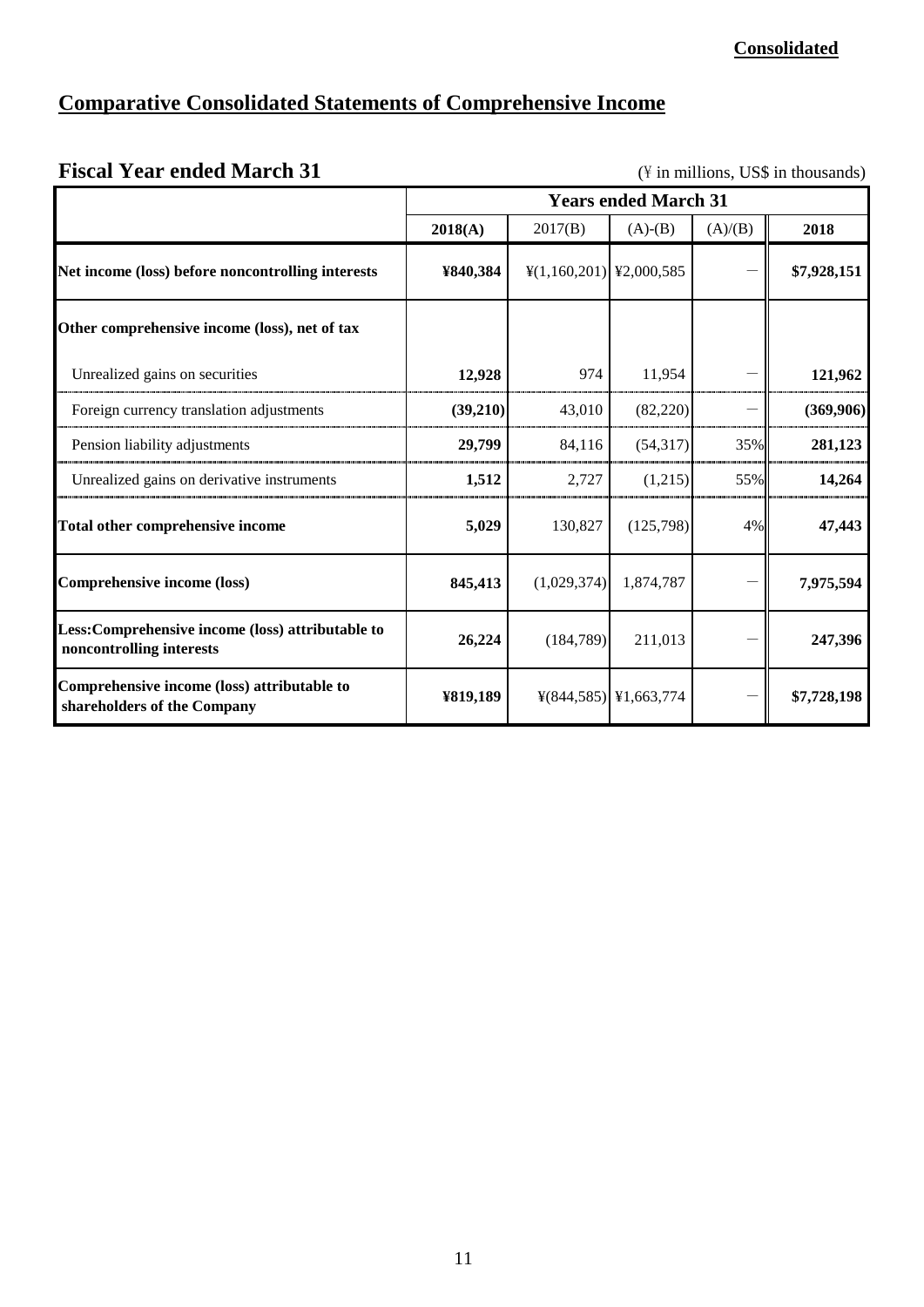#### **Comparative Consolidated Statements of Cash Flows**

|                                                                                                                            |            |                             |                       | $(\frac{y}{x})$ in millions, US\$ in thousands) |
|----------------------------------------------------------------------------------------------------------------------------|------------|-----------------------------|-----------------------|-------------------------------------------------|
|                                                                                                                            |            | <b>Years ended March 31</b> |                       |                                                 |
|                                                                                                                            | 2018(A)    | 2017(B)                     | $(A)-(B)$             | 2018                                            |
| <b>Cash flows from operating activities</b>                                                                                |            |                             |                       |                                                 |
| Net income (loss) before noncontrolling interests                                                                          | ¥840,384   | $\frac{1}{2}(1,160,201)$    | ¥2,000,585            | \$7,928,151                                     |
| Depreciation and amortization                                                                                              | 118,070    | 162,975                     | (44,905)              | 1,113,868                                       |
| Equity in (earnings) losses of affiliates, net of dividends                                                                | (8,167)    | 2,963                       | (11, 130)             | (77, 047)                                       |
| (Increase) decrease in notes and accounts receivable, trade                                                                | (74, 367)  | 17,419                      | (91, 786)             | (701, 575)                                      |
| (Increase) decrease in inventories                                                                                         | (30, 156)  | 31,563                      | (61, 719)             | (284, 491)                                      |
| Increase (decrease) in notes and accounts payable, trade                                                                   | 31,256     | (26, 594)                   | 57,850                | 294,868                                         |
| Others                                                                                                                     | (835,379)  | 1,106,038                   | (1,941,417)           | (7,880,934)                                     |
| Adjustments to reconcile net income (loss) before noncontrolling interests<br>to net cash provided by operating activities | (798, 743) | 1,294,364                   | (2,093,107)           | (7, 535, 311)                                   |
| Net cash provided by operating activities                                                                                  | 41,641     | 134,163                     | (92, 522)             | 392,840                                         |
| <b>Cash flows from investing activities</b>                                                                                |            |                             |                       |                                                 |
| Proceeds from sale of property, plant and equipment, intangible assets and securities                                      | 28,570     | 52.089                      | (23,519)              | 269,528                                         |
| Acquisition of property, plant and equipment                                                                               | (179, 027) | (158, 756)                  | (20, 271)             | (1,688,934)                                     |
| Acquisition of intangible assets                                                                                           | (20, 881)  | (21, 979)                   | 1,098                 | (196, 991)                                      |
| Purchase of securities                                                                                                     | (16, 737)  | (1,265)                     | (15, 472)             | (157, 896)                                      |
| Increase in investments in affiliates                                                                                      | (117, 214) | (27, 753)                   | (89, 461)             | (1, 105, 792)                                   |
| Others                                                                                                                     | 154,302    | (21,265)                    | 175,567               | 1,455,679                                       |
| Net cash used in investing activities                                                                                      | (150, 987) | (178, 929)                  | 27,942                | (1,424,406)                                     |
| <b>Cash flows from financing activities</b>                                                                                |            |                             |                       |                                                 |
| Proceeds from long-term debt                                                                                               | 2,826      | 45,870                      | (43,044)              | 26,660                                          |
| Repayment of long-term debt                                                                                                | (256, 333) | (218, 366)                  | (37, 967)             | (2, 418, 236)                                   |
| Decrease in short-term borrowings, net                                                                                     | (239, 271) | (37, 421)                   | (201, 850)            | (2, 257, 274)                                   |
| Dividends paid                                                                                                             | (10,940)   | (12, 754)                   | 1,814                 | (103, 207)                                      |
| Proceeds from stock offering                                                                                               | 573,447    |                             | 573,447               | 5,409,877                                       |
| Others                                                                                                                     | (133, 342) | 2,913                       | (136, 255)            | (1, 257, 943)                                   |
| Net cash used in financing activities                                                                                      | (63, 613)  | (219, 758)                  | 156,145               | (600, 123)                                      |
| Effect of exchange rate changes on cash and cash equivalents                                                               | (1,615)    | (3,312)                     | 1,697                 | (15,236)                                        |
| Net decrease in cash and cash equivalents                                                                                  | (174, 574) | (267, 836)                  | 93,262                | (1,646,925)                                     |
| Cash and cash equivalents at beginning of the year                                                                         | 707,693    | 975,529                     | (267, 836)            | 6,676,350                                       |
| Cash and cash equivalents at end of the year                                                                               | 533,119    | 707,693                     | (174, 574)            | 5,029,425                                       |
| Less: Cash and cash equivalents of discontinued operations at end of the year                                              | 32,299     | 186,596                     | (154, 297)            | 304,708                                         |
| Cash and cash equivalents of continuing operations at end of the year                                                      | ¥500,820   | ¥521,097                    | $\frac{1}{2}(20,277)$ | \$4,724,717                                     |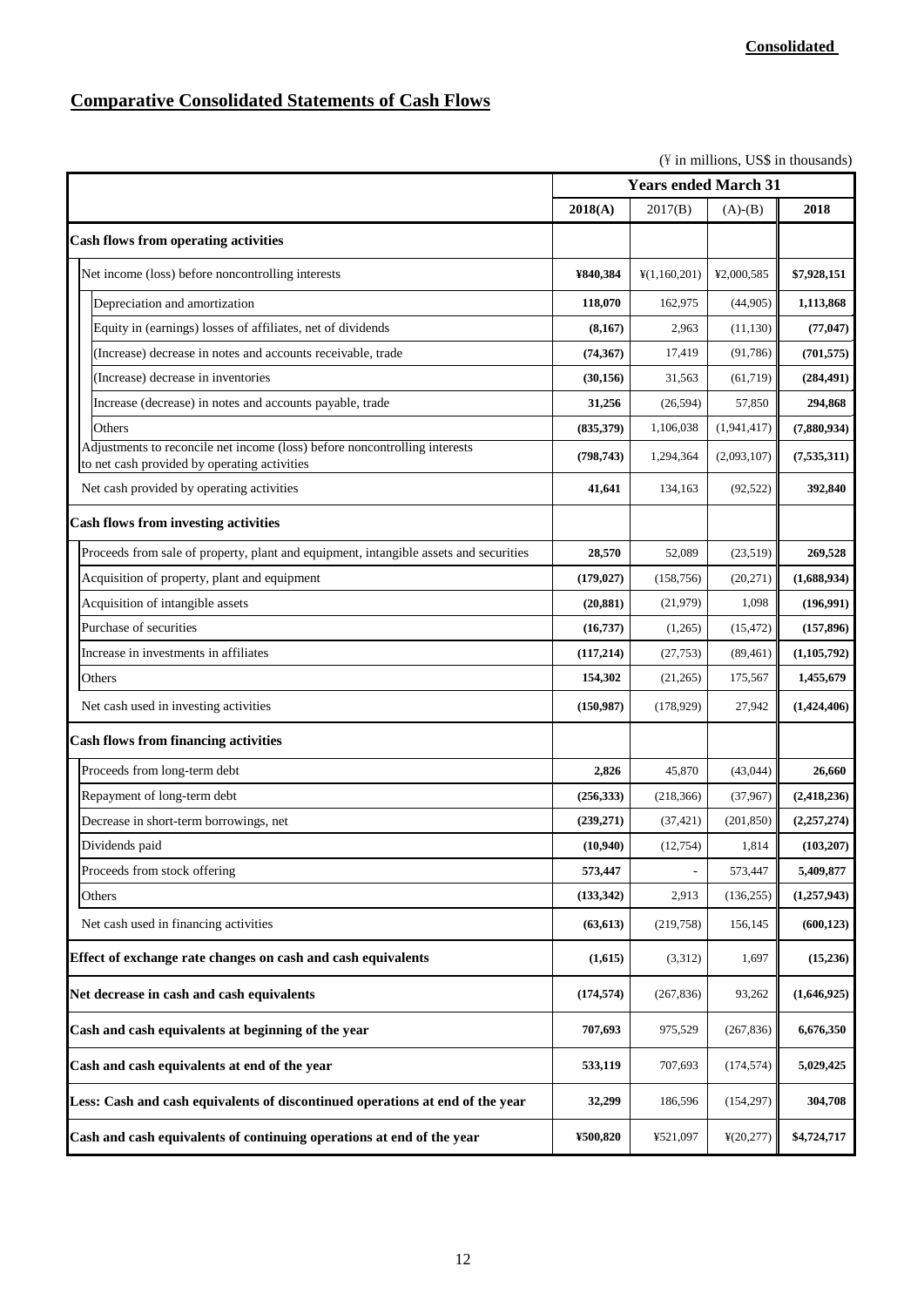#### **Notes Relating to Assumptions for the Going Concern**

Toshiba Group recorded negative equity, due to an extraordinary loss related to nuclear power plant construction projects by Westinghouse Electric Company ("WEC"), WEC's U.S. subsidiaries and affiliates, and Toshiba Nuclear Energy Holdings (UK) Limited ("TNEH (UK)"), a holding company for Westinghouse Group operating companies outside the U.S. As a result, consolidated equity attributable to shareholders of the Company decreased to -552,947 million yen, with consolidated net assets of -275,704 million yen, as of March 31, 2017. Therefore, taking into consideration of the expenditures which the Company was going to pay as Toshiba's parent company guarantee obligation, substantial doubt about the Company's ability to continue as a going concern existed.

The Company, as approved at its Board of Directors on November 19, 2017, decided to proceed with a financing transaction of a share issue by third-party allotment (the "Financing") to offset the negative impact. The total amount of the newly issued shares was about 600,000 million yen (US\$5,660.4 million) (the issued amount per share is 262.8 yen (US\$2.48) and the total number of the newly issued shares was 2,283,105,000 shares) and the Financing was successfully closed on December 5, 2017.

The Company reached an agreement with Georgia Power, a wholly-owned subsidiary of Southern Company, in its role as agent for the owners of the project: Georgia Power; Oglethorpe Power Corporation; Municipal Electrical Authority of Georgia; and Dalton Utilities, for the Company to make a payment of US\$3,225 million (361.4 billion yen) as the remaining outstanding amount, following an earlier payment of US\$455 million (51.2 billion yen) from the maximum limit of US\$3,680 million (412.6 billion yen), of the Company's guarantee obligation. The payment was completed on December 14, 2017 with funds gained thorough the Financing. In addition, the Company also entered into an agreement with the two owners of the V.C. Summer project (Units 2 and 3), South Carolina Electric & Gas Company, the principal and wholly-owned subsidiary of SCANA Corporation and Santee Cooper, and subsequently with Citigroup Financial Products Inc. ("Citigroup"), now the holder of the rights to the claim of parent company guarantee payment after purchasing them from the two owners of the project, that determined to pay in full amount of the remaining outstanding balance of the Company's parent company guarantee obligations of which the maximum limit was set at US\$2,168 million (244.8 billion yen). On January 12, 2018, the Company made a payment to Citigroup in the amount of US\$1,860.5 million (210.2 billion yen). This constituted the outstanding amount of the parent company guarantee obligation reflecting the previously paid amount of US\$247.5 million (27.9 billion yen), adjusted to deduct US\$60 million (6.7 billion yen) related to the mechanic's lien, a guarantee of payment to builders, contractors and construction firms for their work. As a result, the Company's financing environment was improved by reductions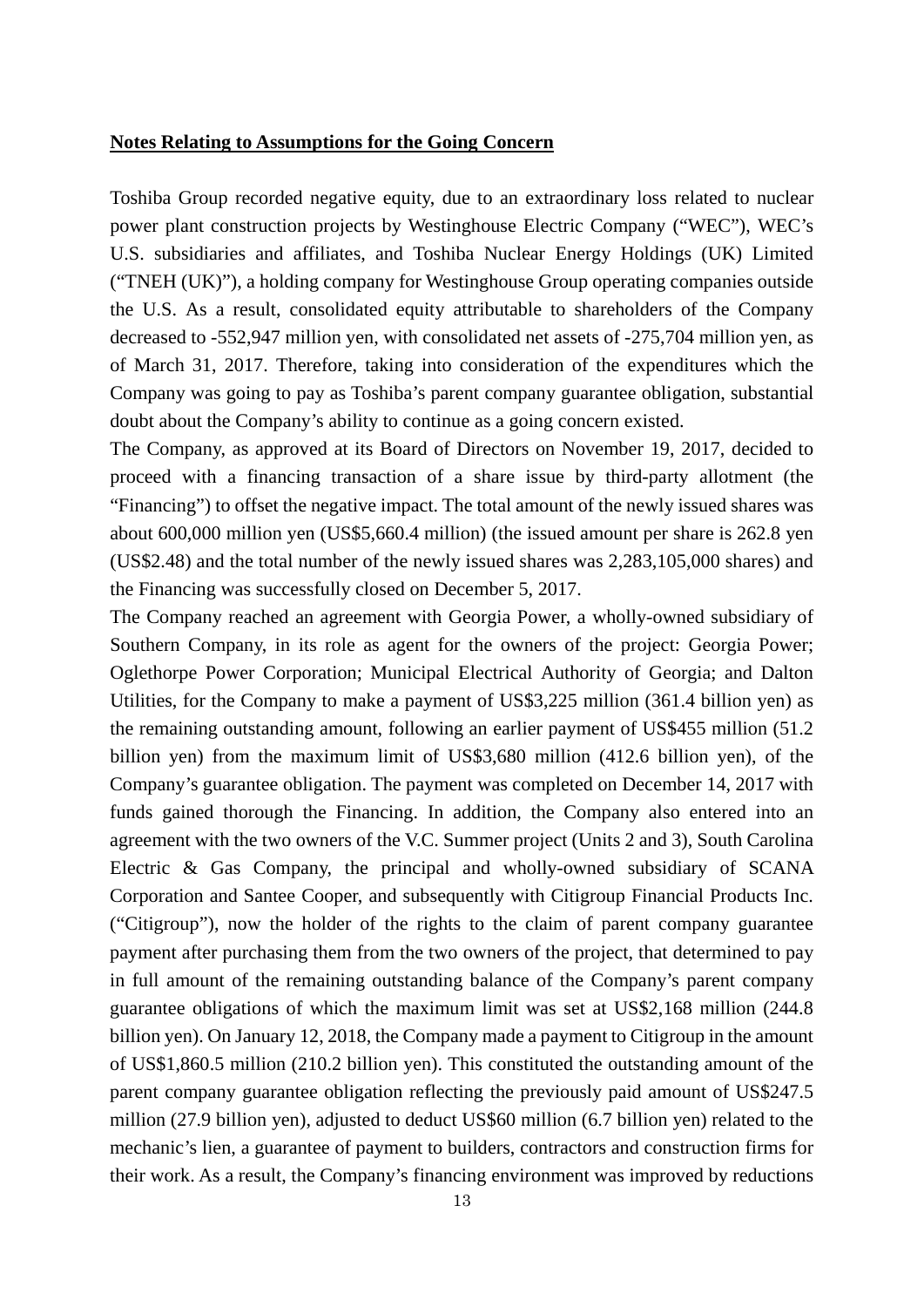of future expenditures. In addition, by settling the aforementioned obligations to creditors, the Company obtained the right to pursue claims against WEC for the amount paid by the Company. The Company entered into agreements with Nucleus Acquisition LLC ("Nucleus"), consortium controlled by The Baupost Group, L.L.C., to sell the aforementioned claims, and with the Brookfield WEC Holdings LLC to sell WEC related shares. The Company sold these claims on January 23, 2018, and the Company recorded a gain of 241.6 billion yen (US\$2,279.2 million) (Net income attributable to shareholders of the Company 166.9 billion yen (US\$1,574.5 million)). Furthermore, the Company mitigated 244.5 billion yen (US\$2,306.6 million) of the tax impact recognized as a nonqualified company split for tax purpose in the Memory business, resulting in further improvement of the Company's consolidated equity attributable to shareholders of the Company. Consequently the Company resolved its negative equity in consolidated equity attributable to shareholders of the Company as of March 31, 2018. As a result, consolidated equity attributable to shareholders of the Company was 783,135 million yen (US\$7,388.1 million), with consolidated net assets of 1,010,734 million yen (US\$9,535.2 million), as of March 31, 2018.

The Company entered into an agreement under which it would sell all shares of Toshiba Memory Corporation ("TMC") to K.K. Pangea ("Pangea"), a special purpose acquisition company formed by the consortium led by a Bain Capital Private Equity LP (including its affiliates, Bain Capital) for 2 trillion yen (US\$18,867.9 million) on September 28, 2017. With respect to the Company's sale of TMC to Pangea (the "Sale"), SanDisk LLC ("SanDisk"), a subsidiary acquired by Western Digital Corporation, had alleged to International Court of Arbitration that the Company violated the contract between the Company and SanDisk by taking over the shares of the joint ventures with SanDisk to TMC without the agreement of SanDisk when the Company split its Memory business into TMC. SanDisk also had alleged that exercising the Sale was a violation of the agreement. However, the Company entered into a global settlement agreement with Western Digital Corporation to resolve these disputes and all related litigation and arbitration on December 13, 2017. As a result, concerns for the incompletion of the Sale with the mediation of the International Court of Arbitration was resolved. The conditions required for the closing of the sale, such as the necessary acquisition of antitrust approvals in the key jurisdictions, have progressed. Since the certainty of the completion of the Sale has increased, the Company classified TMC, its subsidiaries and affiliates as held for sale assets as of December 31, 2017, and the classification has not changed as of March 31, 2018.

The Company has Commitment lines contracts for 400.0 billion yen (US\$3,773.6 million) with the Company's main financial institutions in order to keep sufficient liquidity until the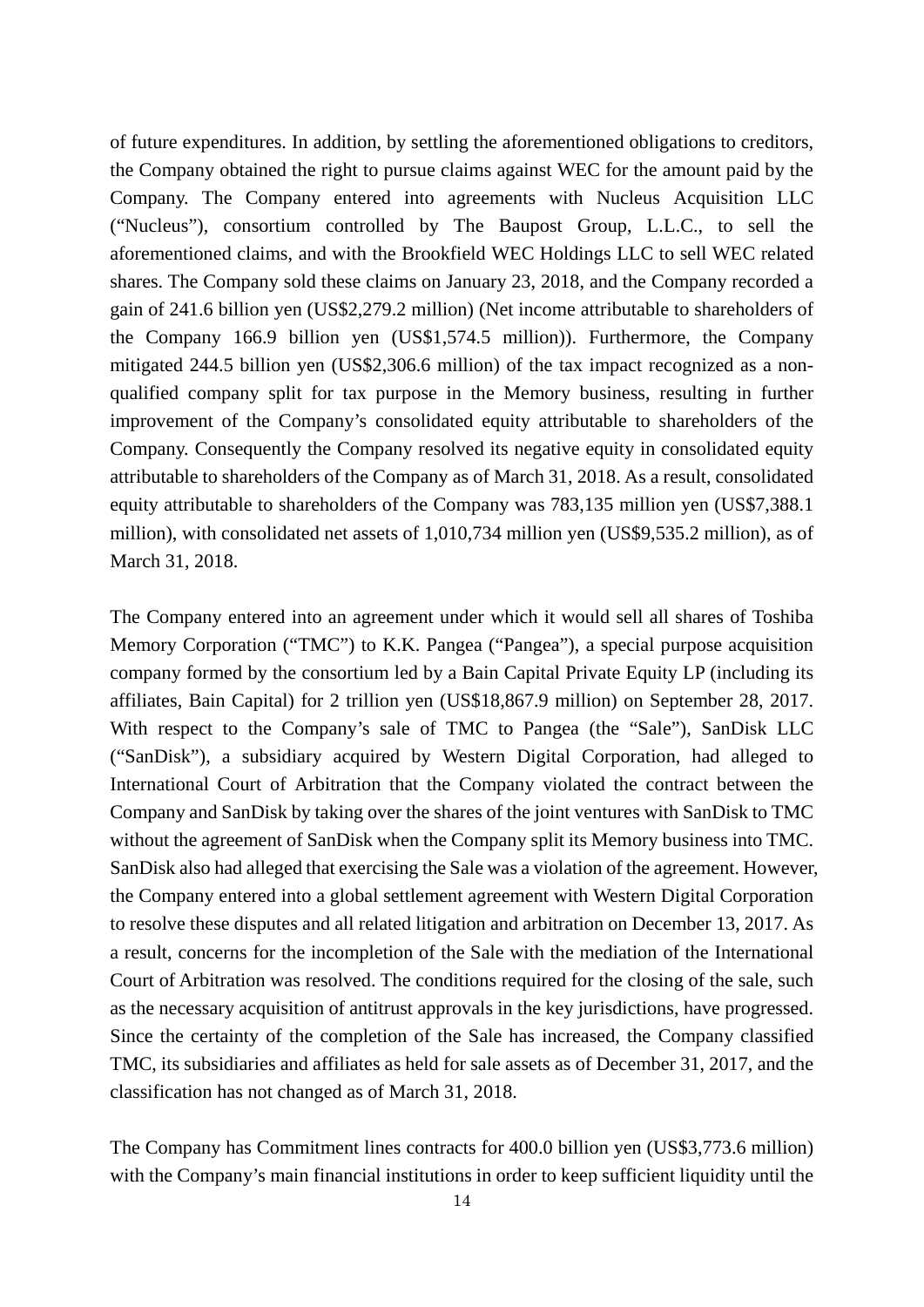completion of the Sale. The terms of the current contracts are effective until May 31, 2018, and are collateralized by TMC shares. Taking into account the fact that these contracts been renewed several times since April 2017, when the substantial doubt about the Company's ability to continue as a going concern emerged, as well as the expectation that the Company will be in a net cash position with the completion of the Sale, the Company considers it probable that the Company will be able to meet the obligation as these contracts become due.

The deterioration of the Company's financial structure at the end of March 2017, and the downgrading of the Company's credit rating by the rating agencies on December 28, 2016 caused a breach of financial covenants in outstanding syndicated loans of 80,000 million yen (US\$754.7 million) lent by the Company's main financial institutions. The total for syndicated loans is recorded as a part of Toshiba Group's short-term and long-term borrowings in the total of 692,418 million yen (US\$6,532.2 million) in the consolidated balance sheet as of March 31, 2018. The Company obtained a consent with its financial institutions that these loans will not be called in until June 29, 2018. If these loans are called in, other bonds and certain borrowings might also become callable. The Company will continue to sincerely request the financial institutionsto waive the right to call in these loans on and after June 30, 2018.

In addition to the foregoing, the Company operates businesses that require a Special Construction Business License from the Japanese government under Construction Business Act. The Company is required to meet certain financial criteria in order to renew this license. As the expiration date of the license was in December 2017, the Company has taken measures such as absorption-type company splits in which the licensed companies took over the business. As a result, any concerns for the negative impacts on the business derived from the failure to renew the license were eliminated.

By taking the above-referenced actions, material events and conditions that raised substantial doubts about the Company's ability to continue as a going concern have been sufficiently addressed as of May 15, 2018.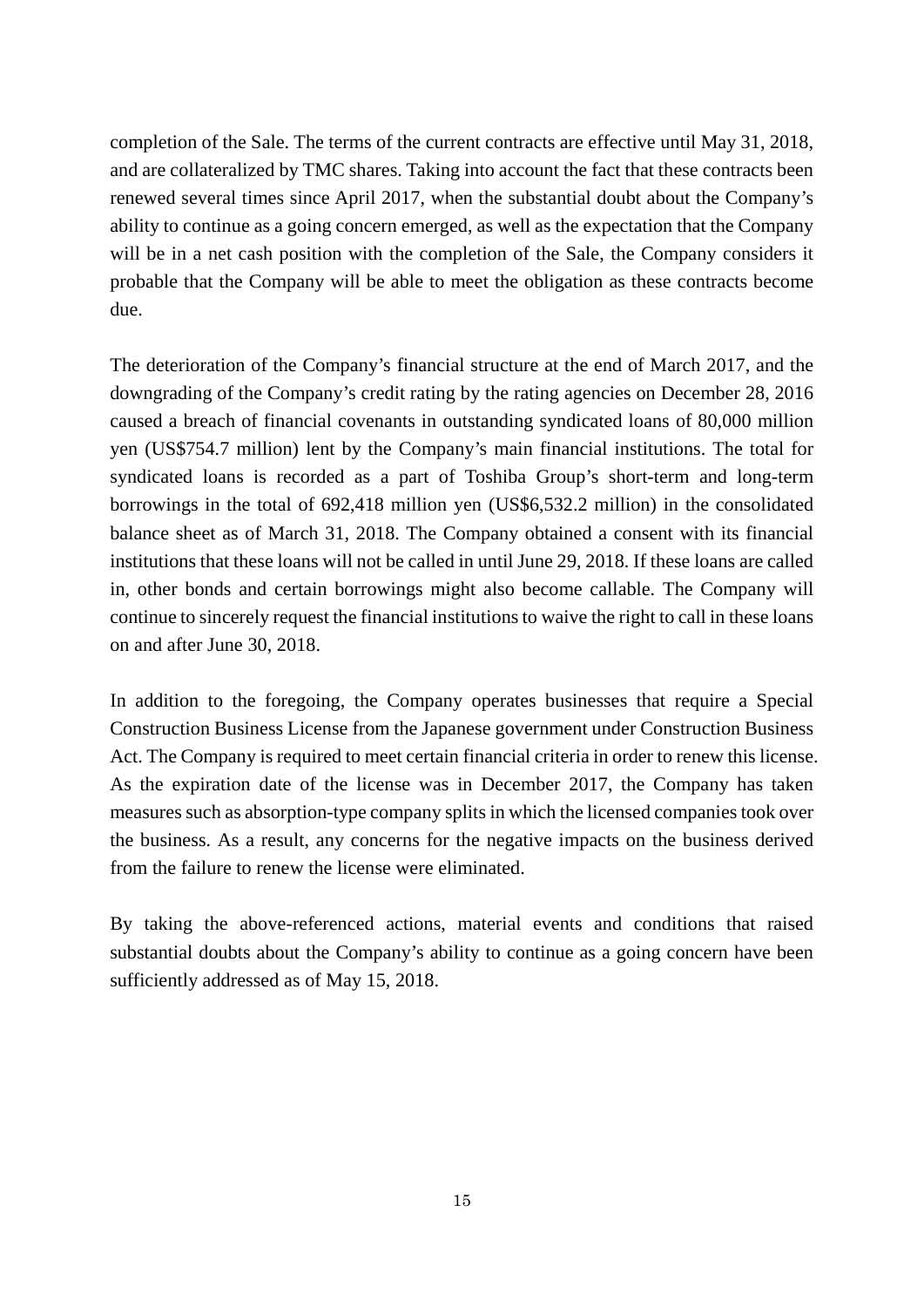#### **Industry Segment Information**

#### **Fiscal Year ended March 31** (\Name in millions, US\$ in thousands)

|                                |                                           | <b>Years ended March 31</b> |            |                        |         |               |
|--------------------------------|-------------------------------------------|-----------------------------|------------|------------------------|---------|---------------|
|                                |                                           | 2018(A)                     | 2017(B)    | $(A)-(B)$              | (A)/(B) | 2018          |
|                                | Energy Systems & Solutions                | ¥844,706                    | ¥974,913   | ¥(130,207)             | 87%     | \$7,968,925   |
|                                |                                           | (20%)                       | (22%)      | $(-2%)$                |         |               |
|                                | Infrastructure Systems & Solutions        | 1,246,776                   | 1,262,412  | (15, 636)              | 99%     | 11,762,038    |
|                                |                                           | (29%)                       | (29%)      | $\left( \cdot \right)$ |         |               |
|                                | Retail & Printing Solutions               | 522,762                     | 507,694    | 15,068                 | 103%    | 4,931,717     |
|                                |                                           | (12%)                       | (12%)      | $\left( -\right)$      |         |               |
|                                | Storage & Electronic Devices              | 879,602                     | 837,136    | 42,466                 | 105%    | 8,298,132     |
|                                | Solutions                                 | (21%)                       | (19%)      | (2%)                   |         |               |
| Net sales<br>(Share of         | <b>Industrial ICT Solutions</b>           | 258,870                     | 239,618    | 19,252                 | 108%    | 2,442,170     |
| total sales)                   |                                           | (6%)                        | (5%)       | (1%)                   |         |               |
|                                | Others                                    | 525,654                     | 535,507    | (9, 853)               | 98%     | 4,958,999     |
|                                |                                           | (12%)                       | (13%)      | $(-1%)$                |         |               |
|                                | Total                                     | 4,278,370                   | 4,357,280  | (78,910)               | 98%     | 40,361,981    |
|                                |                                           | $(100\%)$                   | $(100\%)$  |                        |         |               |
|                                | Eliminations                              | (330,774)                   | (313,544)  | (17,230)               |         | (3, 120, 509) |
|                                | Consolidated                              | ¥3,947,596                  | ¥4,043,736 | $\frac{1}{2}(96,140)$  | 98%     | \$37,241,472  |
|                                | Energy Systems & Solutions                | $\frac{\text{Y}(14,808)}{}$ | ¥(41,689)  | ¥26,881                |         | \$(139,698)   |
|                                | Infrastructure Systems & Solutions        | 48,001                      | 58,372     | (10, 371)              | 82%     | 452,840       |
|                                | Retail & Printing Solutions               | 27,009                      | 16,321     | 10,688                 | 165%    | 254,802       |
|                                | Storage & Electronic Devices<br>Solutions | 47,323                      | 57,571     | (10, 248)              | 82%     | 446,443       |
| Segment<br>operating<br>income | <b>Industrial ICT Solutions</b>           | 1,311                       | 7,067      | (5,756)                | 19%     | 12,368        |
| $(\text{loss})$                | Others                                    | (48, 681)                   | (17,084)   | (31, 597)              |         | (459, 255)    |
|                                | Total                                     | 60,155                      | 80,558     | (20, 403)              | 75%     | 567,500       |
|                                | Eliminations                              | 3,915                       | 1,457      | 2,458                  |         | 36,934        |
|                                | Consolidated                              | ¥64,070                     | ¥82,015    | $\frac{1}{2}(17,945)$  | 78%     | \$604,434     |

Notes:

<sup>1)</sup> Segment sales total includes intersegment transactions.

<sup>2)</sup> Segment operating income (loss) is derived by deducting the segment's cost of sales and selling, general and administrative expenses from net sales. This result is regularly reviewed to support decision-making in allocations of resources and to assess performance. Certain operating expenses such as legal settlement costs have been excluded from segment operating income (loss) presentation herein.

<sup>3)</sup> Prior-period data relating to the discontinued operation has been deducted.

<sup>4)</sup> Prior-period data relating to the consolidated segment information has been reclassified to conform with the current classification.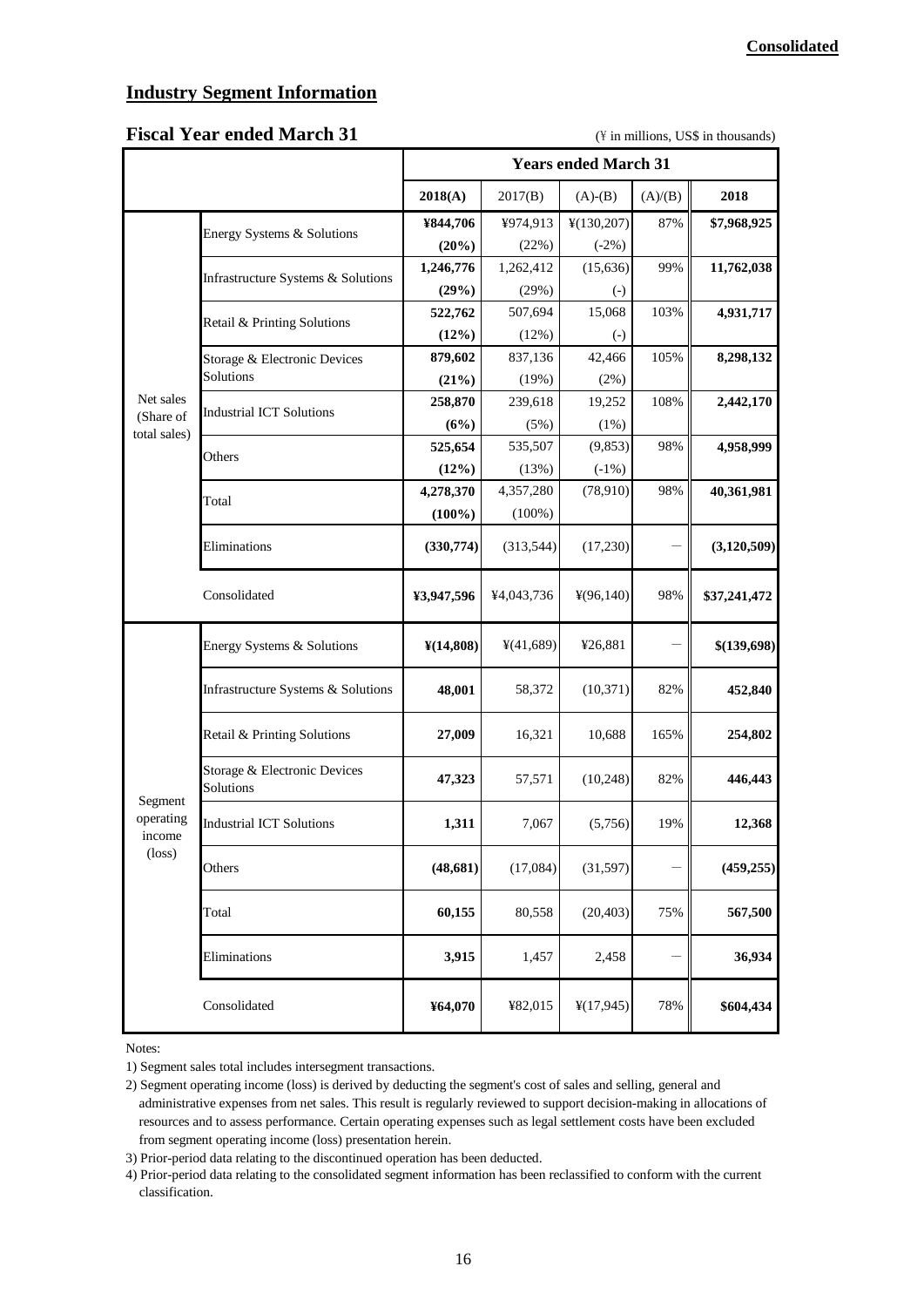## **Net Sales by Region**

#### **Consolidated**

#### **Fiscal Year ended March 31** (\ftdot in millions, US\$ in thousands)

|                  |               |            |            | <b>Years ended March 31</b> |         |              |
|------------------|---------------|------------|------------|-----------------------------|---------|--------------|
|                  |               | 2018(A)    | 2017(B)    | $(A)-(B)$                   | (A)/(B) | 2018         |
|                  |               | ¥2,257,242 | ¥2,270,166 | $\frac{1}{2}(12,924)$       | 99%     | \$21,294,736 |
| Japan            |               | (57%)      | (56%)      | $(1\%)$                     |         |              |
|                  |               | 1,690,354  | 1,773,570  | (83,216)                    | 95%     | 15,946,736   |
| Overseas         |               | (43%)      | (44%)      | $(-1%)$                     |         |              |
|                  |               | 898,420    | 843,585    | 54,835                      | 107%    | 8,475,660    |
|                  | Asia          | (23%)      | (21%)      | (2%)                        |         |              |
|                  |               | 375,732    | 441,672    | (65,940)                    | 85%     | 3,544,642    |
|                  | North America | $(10\%)$   | $(11\%)$   | $(-1%)$                     |         |              |
|                  |               | 268,139    | 316,074    | (47,935)                    | 85%     | 2,529,613    |
|                  | Europe        | (7%)       | $(8\%)$    | $(-1%)$                     |         |              |
|                  |               | 148,063    | 172,239    | (24, 176)                   | 86%     | 1,396,821    |
|                  | Others        | (3%)       | (4%)       | $(-1%)$                     |         |              |
|                  |               | ¥3,947,596 | ¥4,043,736 | $\frac{1}{2}(96,140)$       | 98%     | \$37,241,472 |
| <b>Net Sales</b> |               | $(100\%)$  | $(100\%)$  |                             |         |              |

Notes:

1) Net sales by region is determined based upon the locations of the customers.

2) Prior-period data relating to the discontinued operation has been deducted.